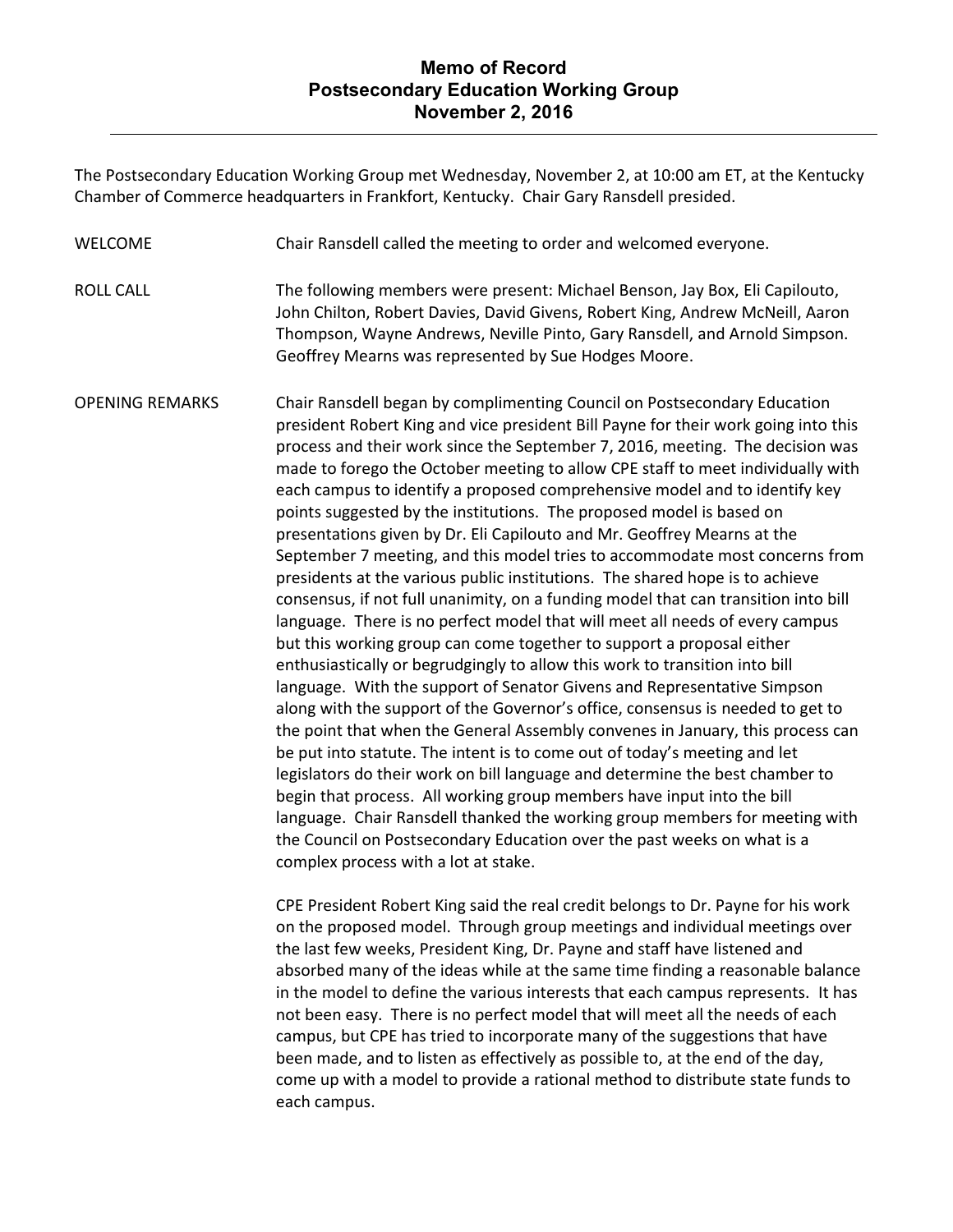President King continued his overview. The proposed model distributes allocable resources based on rational criteria. Seventy percent will be based on performance tied to student success and completed credit hours. Thirty percent will be allocated based on what in the past has been called "open the doors" money, one-third of which would be those M&O funds tied to the education of students. This proposal puts all the four-year institutions in a common sector. It contains a small school adjustment to recognize the smaller school challenges and provides them a base going forward. The model makes use of all the elements after 2017-18 and includes stop-loss in the early years of implementation. The small school adjustment is \$60 million, which is 10 percent of the General Fund net mandated programs. Of the 70 percent of the money tied to performance, 35 percent will be directly related to the institutions' share of bachelor degrees produced. Graduate and doctoral degrees are not included in this view. At the suggestion of several presidents, degrees will be weighted by number of degrees per 100 full-time equivalent students. This serves as a balancing factor. There will be a premium in the model for degrees that are in the STEM+H related fields, and for degrees earned by low-income and underrepresented minority students. In addition, there is recognition of student progression, a proxy for retention rates, at 30, 60, and 90 credit hours, creating an incentive to encourage students to move through to completion. President King said discussion should continue and welcomed any suggestions on the model.

## PERFORMANCE FUNDING DISCUSSION

- A) Four-Year Universities
- B) KCTCS Update

NEXT STEPS

Dr. Payne reviewed the proposed model for the four-year universities in closer detail and walked the members through spreadsheets in their meeting packets. Extensive discussion followed Dr. Payne's review.

Dr. Box reviewed the KCTCS approach which he said is based on the four-year university approach. Discussion followed Dr. Box's review.

Chair Ransdell said in order to prepare for the next meeting, the following points need to be addressed.

- 1) Whether to use three or four year rolling average.
- 2) Murray State University President Davies requested a sector definition.
- 3) President King said CPE believes some greater attention needs to be added to address needs of institutions serving larger numbers of low income students.
- 4) Bill Payne will play with unrestricted funds.
- 5) Bill Payne will remove depreciation interest.
- 6) The work group will come back on November 28 with a consensus document to sign and to allow for a report to be ready by December 1 for the Governor and the Legislative Research Commission.